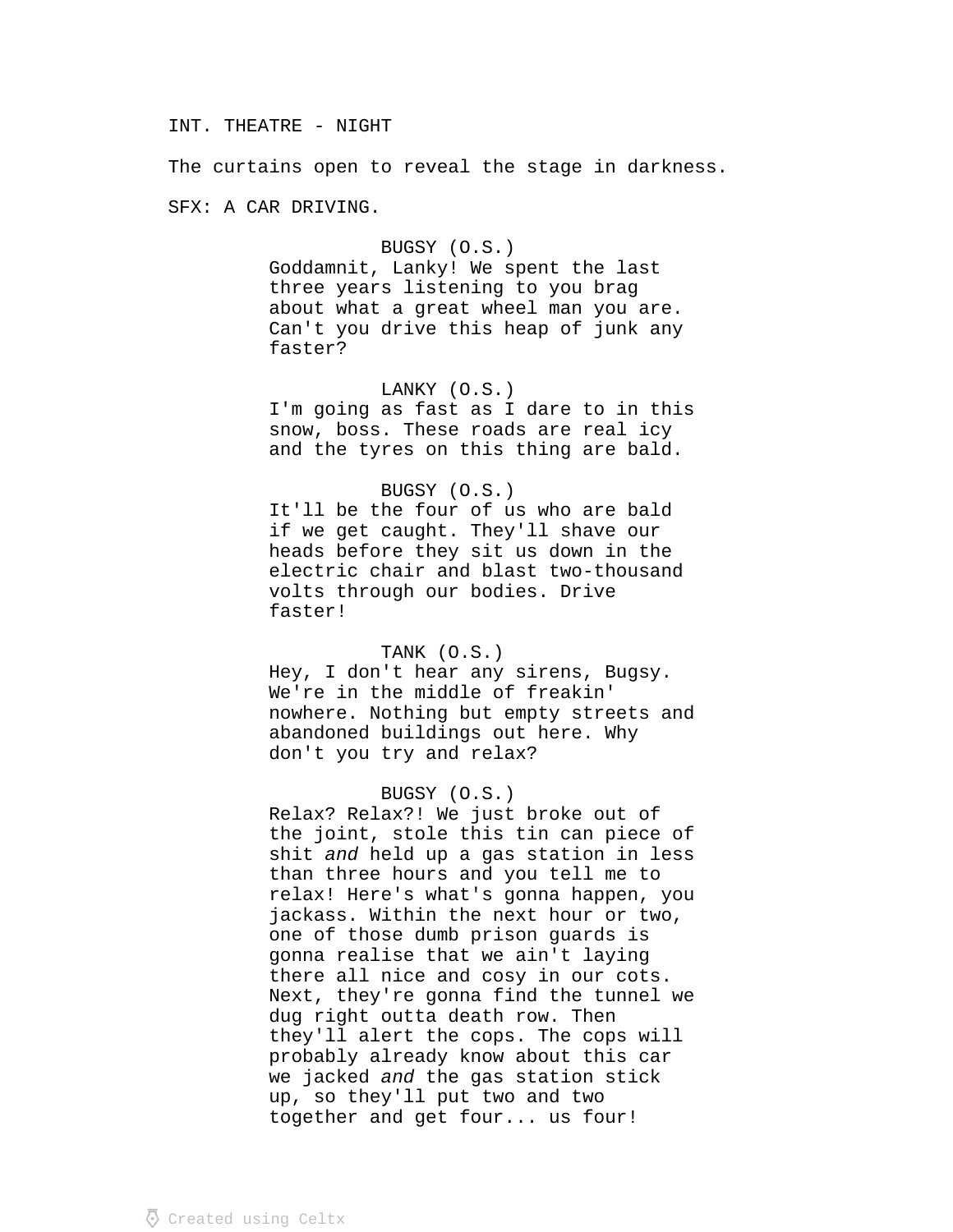## FRECKLES (O.S)

Yeah, well, if the goddamn car comes off the goddamn road at this speed, they won't need to go through the effort of electrocuting us - we'll already be dead.

# BUGSY (O.S.)

Don't you turn old woman on me too, Freckles. Lanky, I mean it. We got maybe two hours tops before every cop in the state is looking for us. So put your foot down and get us the hell out of here!

LANKY (O.S.) You got it, boss.

## SFX: CAR SPEEDS UP

BUGSY (O.S.) How much did we haul in the stick up, Tank?

TANK (O.S.) There's gotta be at least a thousand bucks here.

BUGSY (O.S.) Good. Now you hold onto that real tight. We're gonna need it if we want to make it to Mexico.

FRECKLES (O.S) Hey, easy on this bend, Lanky.

LANKY (O.S.) I got it.

TANK (O.S.) Lanky, ease up!

LANKY (O.S.) I said I got it!

SFX: TYRES SCREECH. CAR CRASHES. BUGSY, LANKY, FRECKLES AND TANK YELL AND SHOUT.

> BUGSY (O.S.) Oh... oh, my head. Lanky, you rolled us right off the road, you schmuck...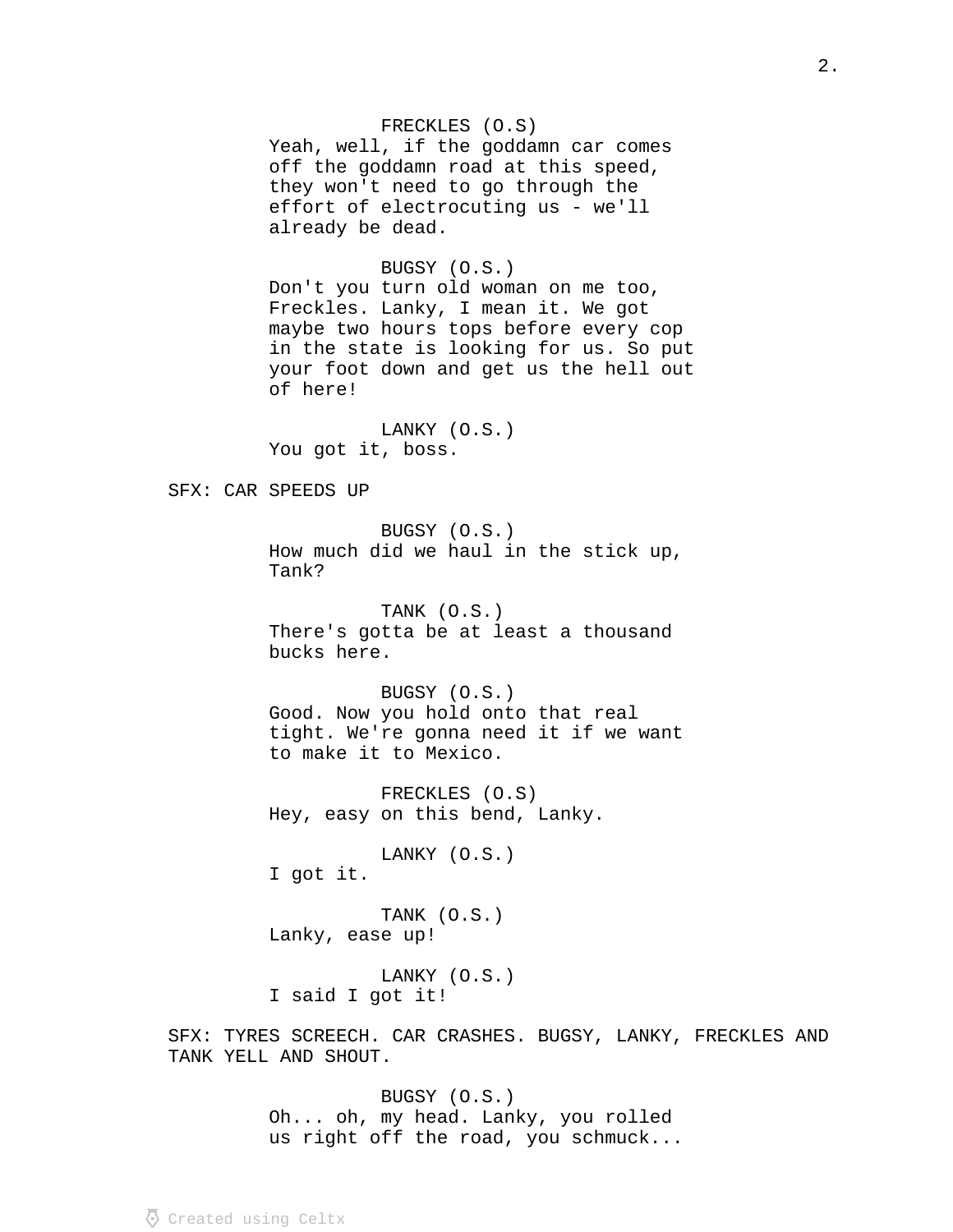Lanky? Lanky, you alive?

LANKY (O.S.) Ugh... I think so, boss.

BUGSY (O.S.) Freckles? Tank? You guys okay back there?

TANK (O.S.) My arm... it's trapped in all this metal. I'm bleeding real bad.

FRECKLES (O.S) I can't feel my legs. Oh God, I can't feel my fucking legs!

SFX: ENGINE BURSTING INTO FLAME

LANKY (O.S.) Boss! The engine's caught fire!

BUGSY (O.S.) I can see that, you dummy! Everybody outta the car now! Tank, bring the loot.

SFX: TWO CAR DOORS OPENING

TANK (O.S.) Damn the loot! Didn't you hear me? I can't get my arm free!

FRECKLES (O.S) I can't move! I can't see anything. Oh God, the fire!

BUGSY (O.S.) Sorry, boys. It's every man for himself. Move it, Lanky! Head up the slope back up to the road.

TANK (O.S.) Freckles? Freckles, wake up! Bugsy, you bastard! Don't leave us trapped in here! We'll burn to death! Bugsy! BUGSY!

SFX: SLOW FOOTSTEPS CRUNCHING IN THE SNOW